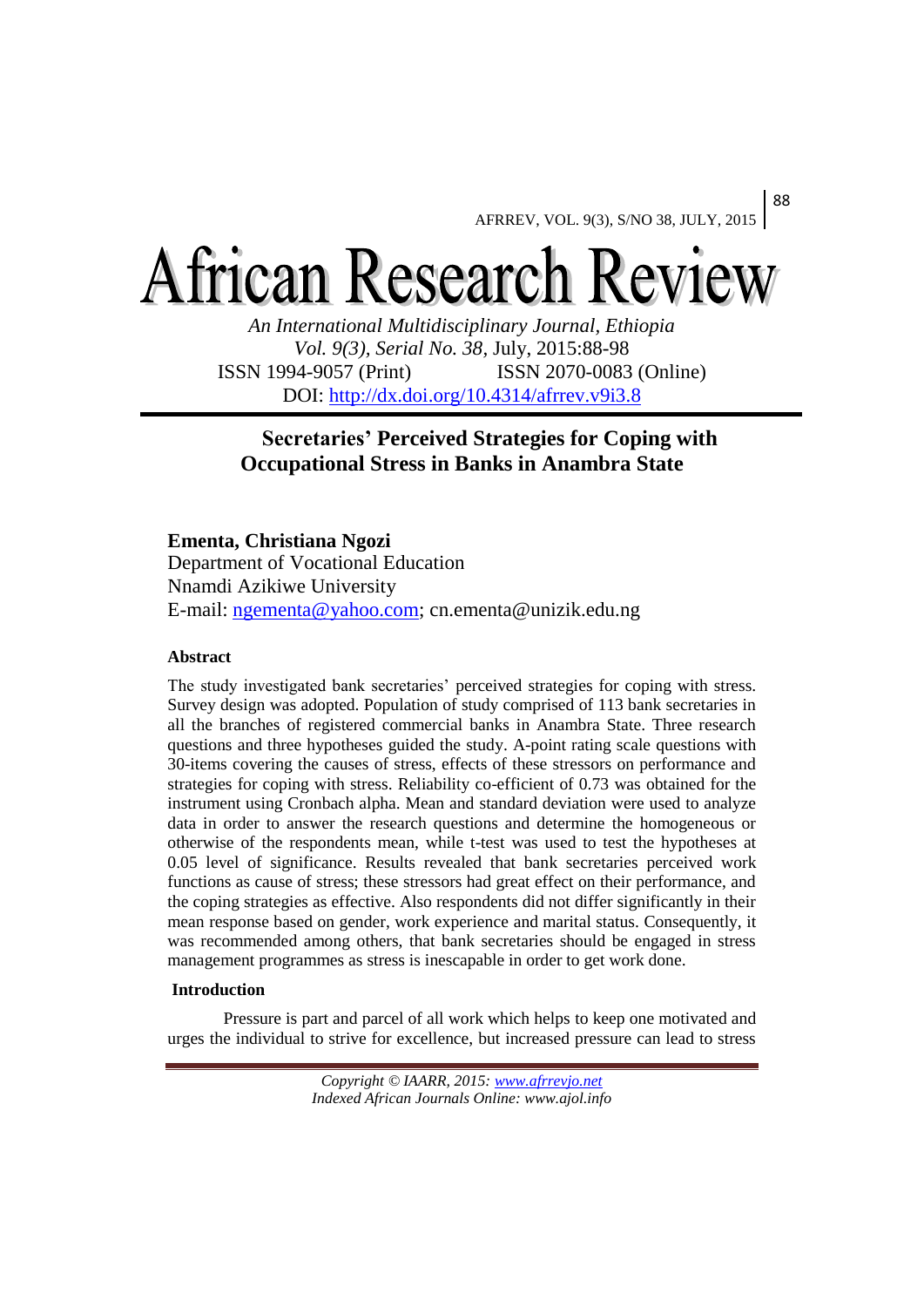# AFRREV, VOL. 9(3), S/NO 38, JULY, 2015

which undermines performance. Job life is an important aspect of our daily lives that exerts a great deal of stress. In today's workplace, stress is a major issue and a matter of concern for the employees and the organization; it is a common mental state that is rapidly growing among employees in any field. Sohail, Waqar, Kazim and Rizvi (2012) posited that stress affects employees' mental abilities and physical behaviour resulting in increased or decreased performance efficiency. Stress increase efficiency when it has positive impact of motivating individuals to achieve their goals, this is referred to as Eustress, and decrease efficiency when it exceeds the limit of tolerance among employees and prevents an individual from attainment of goals known as distress. Occupational stress is mostly taken from the negative perspective and this distress results to employee unproductivity and inefficiency.

### **Occupational Stress and Organisational Factors Causing Stress**

Different authors have described and explained occupational stress in diverse ways. Malta (2004) defined occupational stress as any discomfort which is felt and perceived at a personal level triggered by instances, events or situations that are intense and frequent in nature so as to exceed as persons' coping capabilities and resources to handle them adequately. Patric (2011) described occupational stress as the harmful physical and emotional responses that occur when the requirement of the job do not match capabilities, resources or need of the worker. Kavitha (2009) viewed occupational stress from the viewpoint of work environment and individual interrelation and stated that occupational stress is the interaction of the work conditions with the characteristics of the worker such that the demands of the work exceed the ability of the worker to cope with them. Hassan (2009) asserted that occupational stress is the inability to cope with the pressures in a job, because of poor fit between someone's abilities and his/her research requirements and conditions which affect an individual's productivity, effectiveness, personal health and quality of work. These definitions reveal stress as adverse to the individual and thus restraints the worker from achieving set objectives effectively in the work place.

The work environment is source of both demands and pressures causing stress, structural and social resources to counteract stress. Work place factors associated with stress and health risks are categorized as those to do with the content of work and those to do with the social and organizational context of work. Work place factors connected with stress are categorized as those to do with the content of work and those to do with the social and organizational context of work (Malik, 2011). Work place stress intrinsic to the job include long hours, poor work conditions, time pressure, work overload, difficult and complex tasks. Michie (2002) stated other causes of occupational stress to include under work or conflicting roles and boundaries, under promotion, lack of promotion, lack of training and job insecurity, organizational culture etc.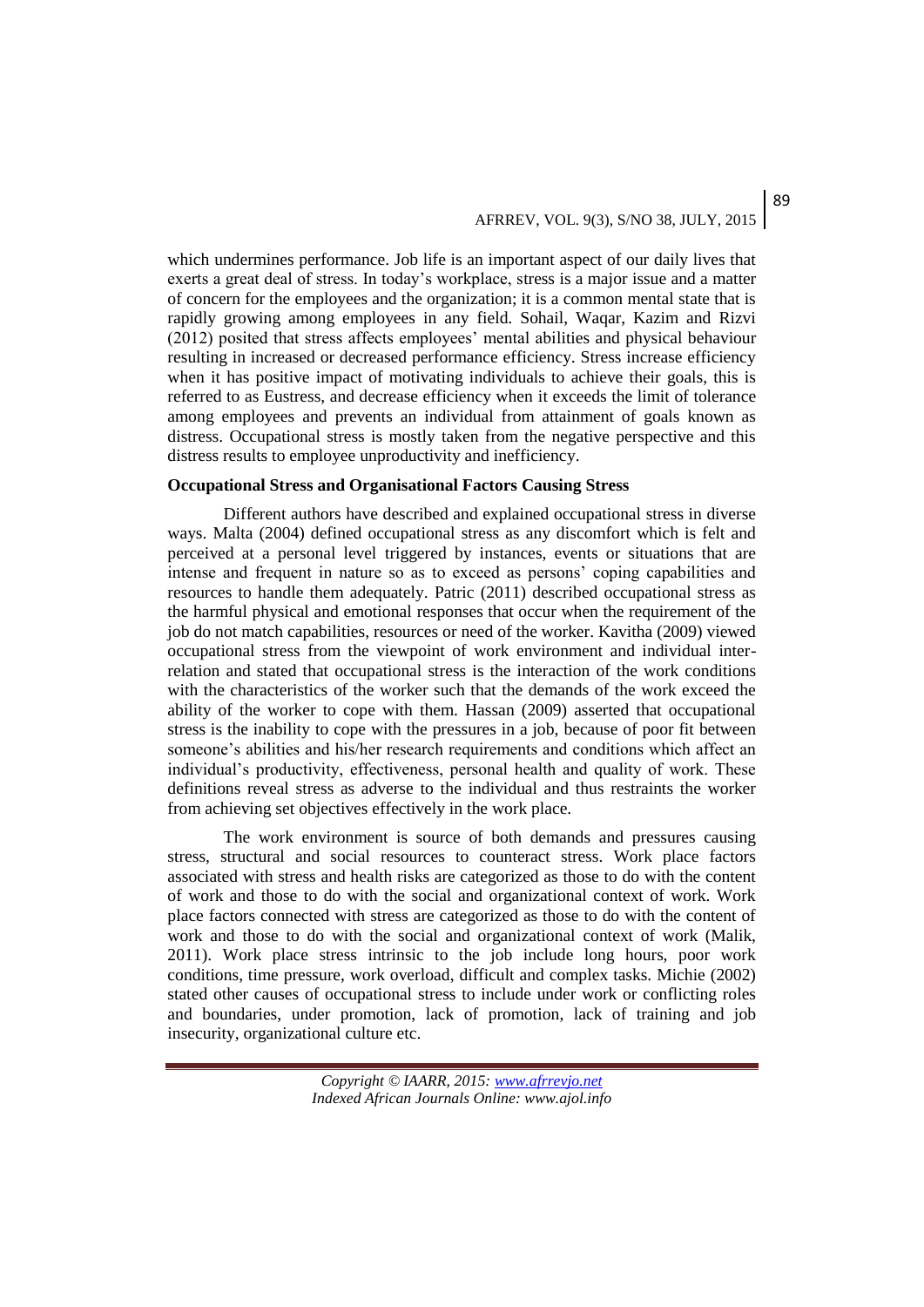Organizational factors that are burden to bank employees and inadvertently develops to stress according to Sohail et al (2012) includes meeting deadlines, tackling confused bosses, overtime, working hours, workload, inadequate monetary rewards, communication barriers, pressures of avoiding errors at job or to complete tasks in a given limited time. Kavitha (2009) stated further that job description, lack of opportunities and chance of small errors resulting in serious consequences give rise to occupational stress. These stressors affect employee performance and decrease their efficiency as seen in the diagram below.



**Source**: Stressors and effects on performance – Sohail, Waqar, kazim and Rizvi (2012)

The diagram above shows occupational stress associated with job content, employment conditions, working relations and conditions. These four categories are the basis, stressors that stem from them are: overburden, unclear job description, reward system, job in security, supervisor and colleague support, empowerment, tradeoff between work and social life, public dealings, late sitting and deadlines.

#### **Statement of the Problem**

Occupational stress is a salient hurdle towards continuous improvement process in any organization. In recent times, business organisations especially the banking sector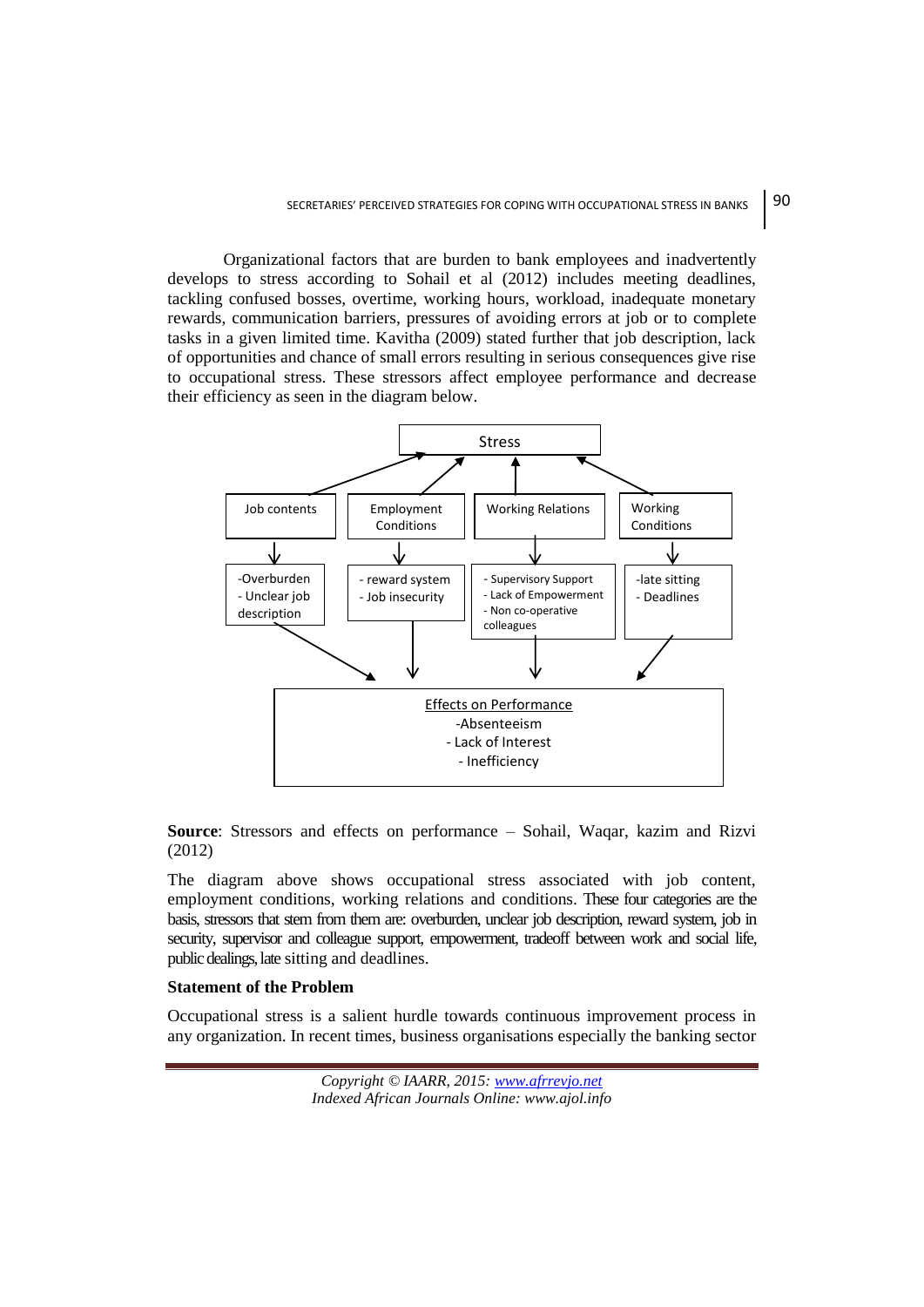# AFRREV, VOL. 9(3), S/NO 38, JULY, 2015

had undergone drastic and striking adjustments due to globalization and liberalization, increased competition due to entrance of private (corporate) sector banks, downsizing, introduction of new technologies etc., these transformations have affected the social, economic and psychological domains of employees and their relatives Jayashree (2002). Malik (2011) asserted that jobs and work environment commonly produce stress if not properly handled can result in negative and dysfunctional behaviour at work, the main thrust of this study therefore, is to ascertain the effects of occupational stress on bank employees especially bank secretaries whose functions according to Davies (2009) includes; performing administrative duties, compose correspondence, plan and schedule meetings, plan and schedule meetings, manage the calendar of bank's senior management, organize and maintain files, make travel arrangement for bank employees, maintaining office equipment and purchase supplies, completing data retrieval, secure client financial information and maintain banks' policy and procedure guide books.

### **Research Questions**

The study was guided by the following research question;

- 1. What do bank secretaries' perceive as causes of stress in the work place?
- 2. To what extent does occupational stress affect the job performance of bank secretaries?
- 3. What do bank secretaries' perceive as strategies for coping with stress?

### **Hypotheses**

The following hypotheses were formulated, and tested at 0.05 level of significance.

- 1. There is no significant difference in the mean response of male and female bank secretaries on causes of stress.
- 2. Highly experienced and less experienced bank secretaries do not differ significantly in their mean rating of effects of occupational stress on their performance.
- 3. There is no significant difference in the mean rating of married and single bank secretaries on strategies for coping with stress.

### **Method**

The design adopted for the study was survey design as recommended by Nwogu (1991) is appropriate for seeking individuals' opinion, attitudes and setting in a natural setting. The population of the study comprised of 113 bank secretaries in all the branches of registered commercial banks in Anambra State. The entire population was studied because of the small size. The instrument for data collection is a structured 30-item questionnaire in three sections (section A and sections B1, B2 and B3). Section A sought demographic profile of the respondent while section B1

91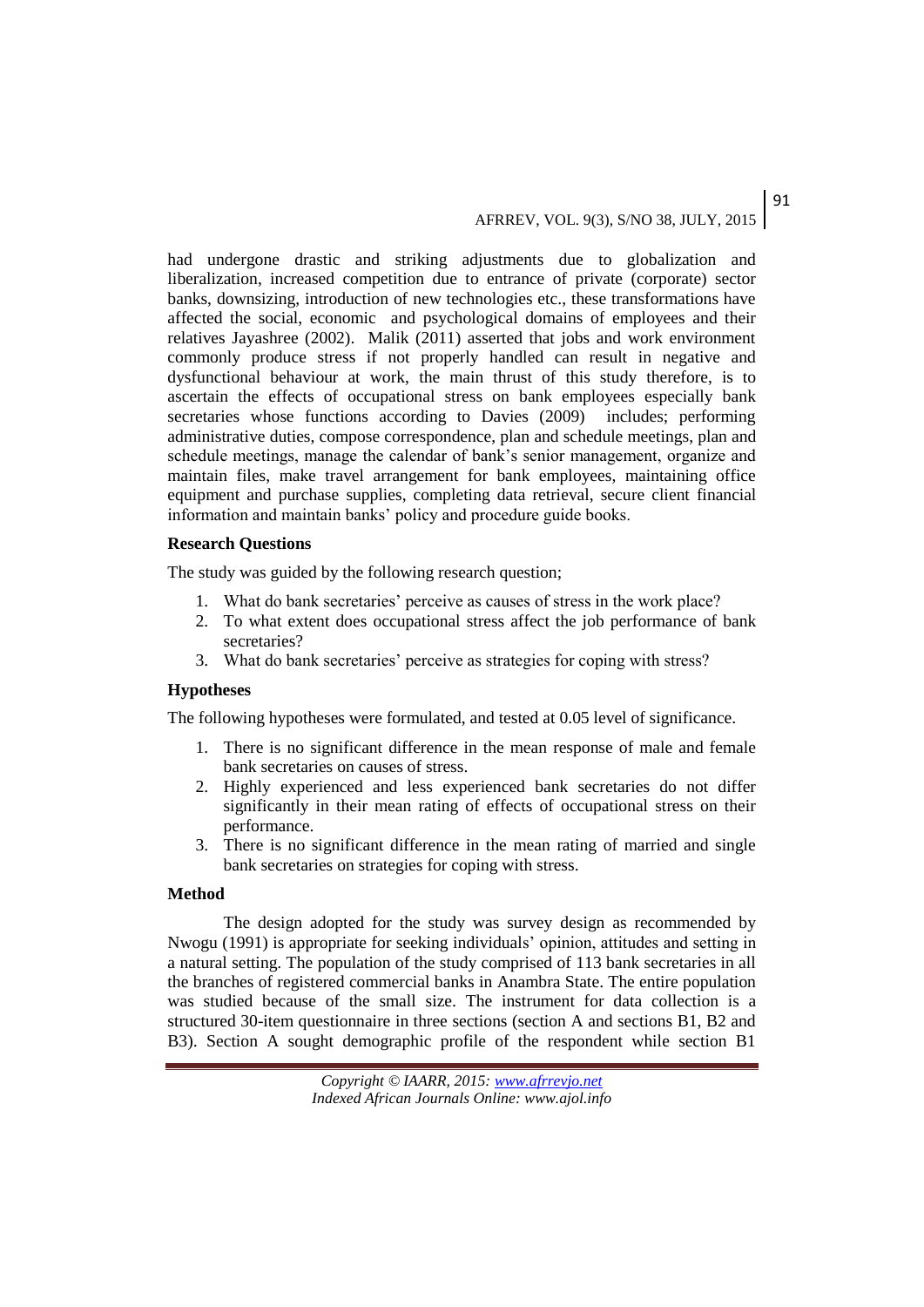covered the first research question, B2 covered the second research question and B3 covered the third research question. Four response options of SA (Strongly Agree)  $=$ 4 points, A (Agree) = 3 points, D (Disagree) = 2 points and SD (SD) = 1 point. The instrument was validated by 1 stress consultants in Anambra State University Teaching Hospital (ASUTH), Awka and 1 expert in measurement and evaluation in Nnamdi Azikiwe University, Awka. The reliability of the instrument was tested using Cronbach Alpha and a co-efficient of 0.73 was obtained.

One hundred and thirteen copies of the questionnaire were administered to the respondent by the researcher and four research assistants. Out of the 113 copies of questionnaire administered, 90 (79.6%) copies were returned and Taylor-Powell & Hermann (2000) posited that 60 percent return rate and above can be regarded as adequate and generalization can be drawn based on such percentage. Ninety copies of questionnaire returned were therefore used for data analysis.

Arithmetic mean and standard deviation were used to answer the research question and determine homogeneous or heterogeneous the respondents were in their opinions. The t-test statistic was adopted to test the hypotheses at 0.05 level of significance. To answer the research questions, a decision rule of was established thus; mean ratings of 3.50-4.00 were regarded as a very great cause of stress, with very great effect on job performance and coping strategy highly effective; 2.50-3.49 were regarded as great cause of stress, with great effect on job performance and coping strategy effective; 1.50-2.49 were regarded as low cause of stress, with low effect on job performance and coping strategy ineffective; while mean rating below 1.50 was regarded as a very low cause of stress, with very low effect on job performance and coping strategy highly ineffective. In testing the hypotheses, where the calculated t-value is equal or greater than the p-value, it means that significance difference exists in the opinion of the respondents and the hypothesis will be rejected. On the other hand, where the calculated t-value is less than the p-value, it means that significant difference does not exist in the respondents' opinion and the hypothesis will be upheld.

#### **Results**

The results of data collected are shown in table 1-6.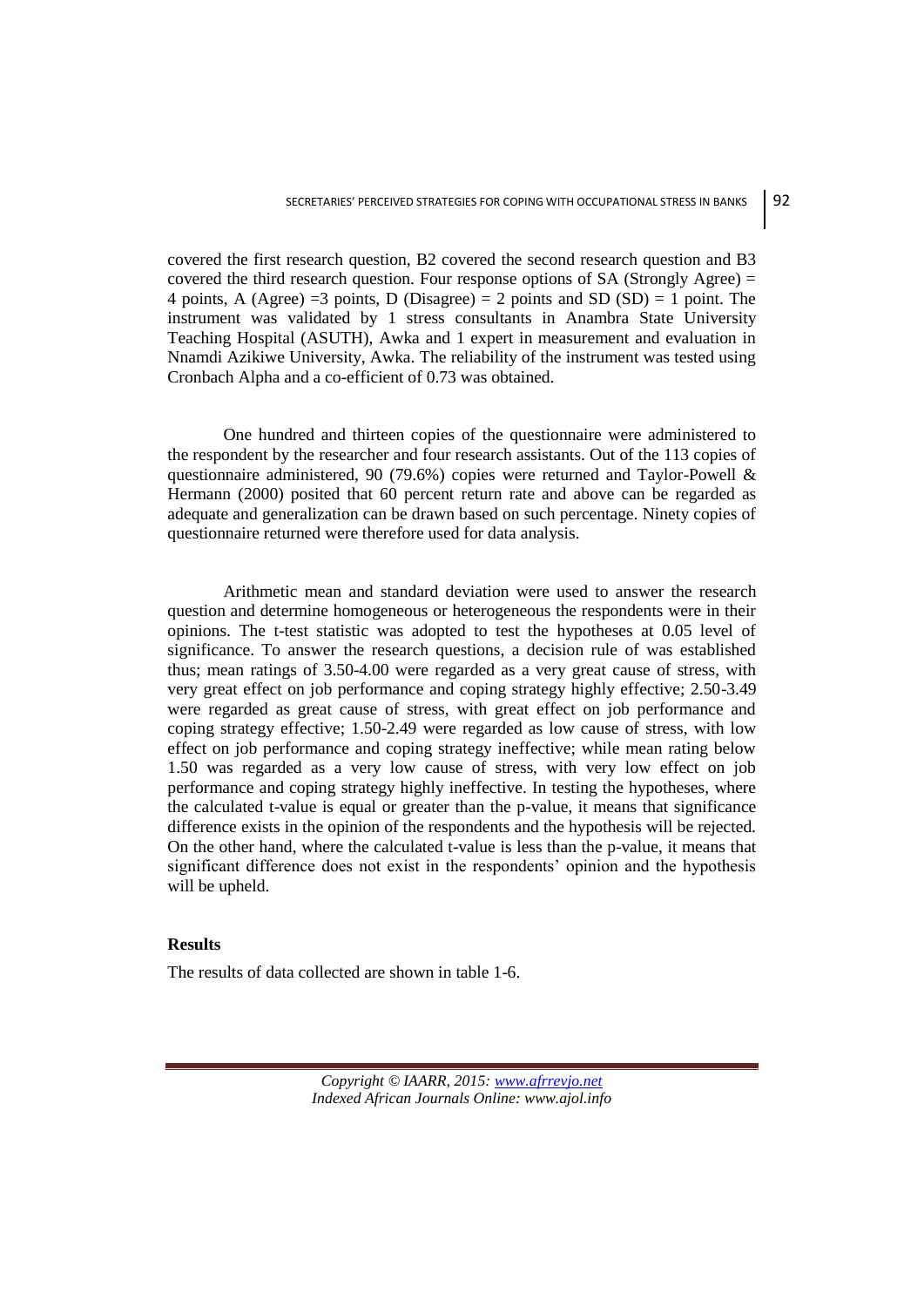93

# **Table 1: Respondents' rating of the causes of stress**

N=90

| S/N            | <b>Causes of Stress</b>                                | Mean | <b>SD</b> | <b>Remarks</b> |
|----------------|--------------------------------------------------------|------|-----------|----------------|
| 1              | Unclear job tasks                                      | 3.16 | 0.95      | Great          |
| $\overline{2}$ | Handling many files and documents (hard and soft copy) | 2.84 | 0.69      | Great          |
| 3              | Late sittings causes fatigue                           | 3.11 | 0.77      | Great          |
| 4              | Pressure of meeting unrealistic deadlines              | 2.86 | 0.86      | Great          |
| 5              | Inappropriate reward system in my organization         | 2.92 | 0.80      | Great          |
| 6              | Insecure work environment                              | 3.96 | 0.76      | Very Great     |
| $\overline{7}$ | Repetitive tasks                                       | 3.62 | 0.78      | Very Great     |
| 8              | Non cooperative colleagues                             | 2.71 | 0.90      | Great          |
| 9              | Lack of participation in decision making               | 2.91 | 0.84      | Great          |
| 10             | Extensive working hours                                | 3.07 | 0.75      | Great          |
|                | <b>Grand Mean and Standard Deviation</b>               | 2.97 | 0.81      | Great          |

Data in Table 1 show that the respondents perceive 2 out of the 10 listed causes of stress as very great cause of stress to their occupation, and the remaining 8 as great cause of stress. The grand mean of 2.97 indicates that, generally, the respondents perceive the listed items as great cause of stress in the work place. The standard deviation which ranges from 0.69 to 0.95 shows that the opinion of the respondents' are homogeneous in their rating of causes of stress in the workplace.

## **Table 2: Respondents' Rating of Effects of stress on Performance**

 $N= 90$ 

| $1Y - 7U$ |                                                                                                         |      |      |                |
|-----------|---------------------------------------------------------------------------------------------------------|------|------|----------------|
| S/N       | <b>Effects of Stress on Performance</b>                                                                 | Mean | SD   | <b>Remarks</b> |
| 11        | am Inefficient to perform when job tasks are not clear                                                  | 3.18 | 0.77 | Great          |
| 12        | Late sitting decreases my efficiency                                                                    | 3.77 | 0.81 | Very Great     |
| 13        | Inadequate training is the reason for my inefficiency                                                   | 2.62 | 1.12 | Great          |
| 14        | I am in the wrong job and this affects my performance                                                   | 2.69 | 0.77 | Great          |
| 15        | Absenteeism increases due to job insecurity                                                             | 2.76 | 0.78 | Great          |
| 16        | Poor reward system leads to my lack of interest in this job                                             | 2.89 | 0.69 | Great          |
| 17        | My task accomplishment decreases I have unsupportive supervisors                                        | 2.84 | 0.79 | Great          |
| 18        | Non co-operative co-workers affects the quality of my work                                              | 2.17 | 0.91 | Low            |
| 19        | I have little or no control over the way this job is done and this increases<br>my inefficiency         | 2.58 | 0.92 | Great          |
| 20        | My private, social and family life is constantly interfered with and this affects<br>my job performance | 2.49 | 0.85 | Low            |
|           | <b>Grand Mean</b>                                                                                       | 2.75 |      | Great          |

*Copyright © IAARR, 2015: www.afrrevjo.net Indexed African Journals Online: www.ajol.info*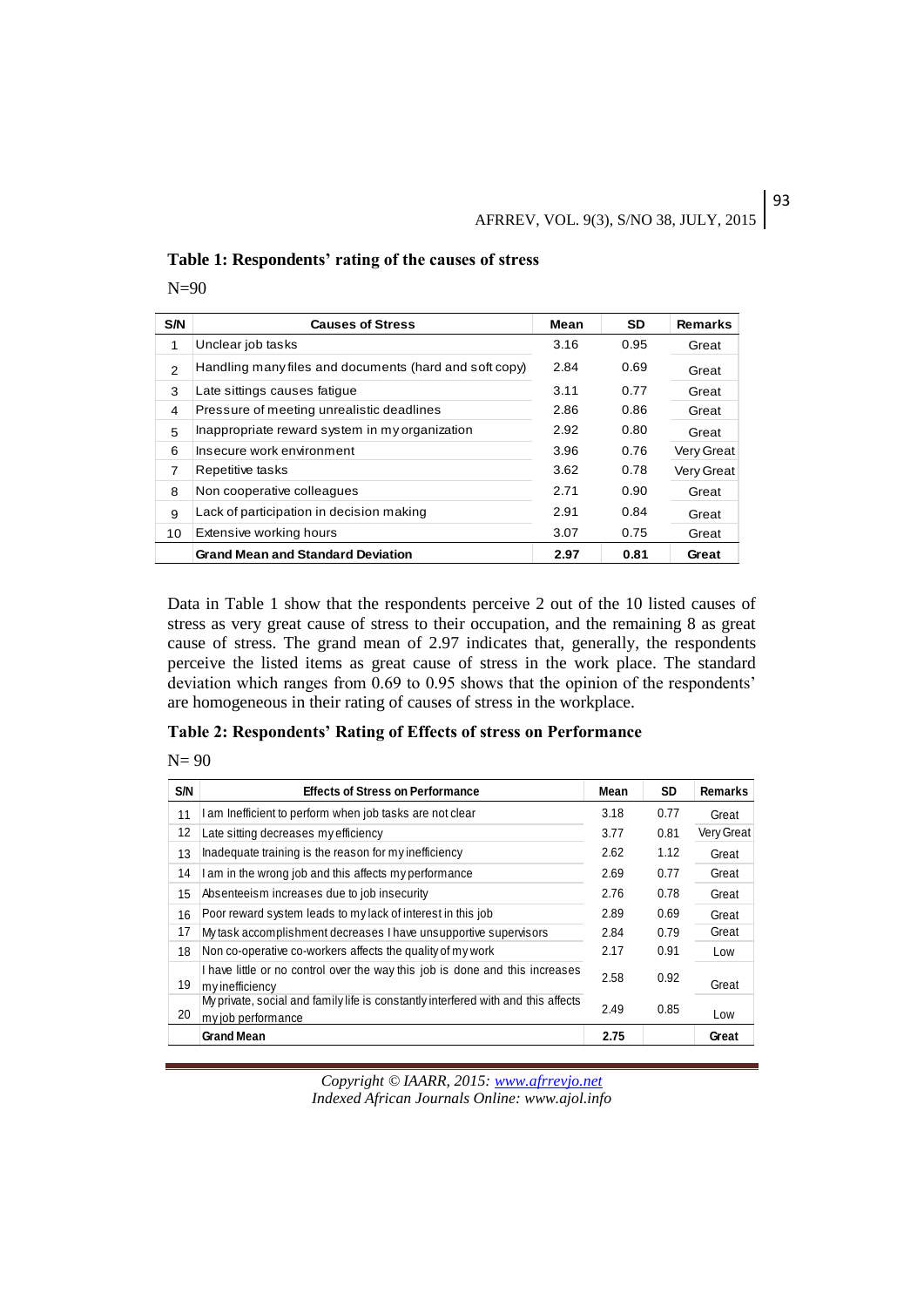94

Data in Table 2 show that 7 out of the 10 items were rated has having great effect on job performance, with 1 item rated very great extent and the remaining 2 items rated low extent effect on job performance. The grand mean of 2.75 indicates that, generally, the respondents' perceive stress as having great effect on job performance. The standard deviation which range from 0.69 to 1.12 shows that the respondents' opinion are slightly homogeneous in their rating of effects of stress on job performance.

|  | Table 3: Respondents' Rating of strategies for coping with stress |
|--|-------------------------------------------------------------------|
|  |                                                                   |

 $N=90$ 

| S/N | <b>Coping Strategies</b>                                                                        | Mean | <b>SD</b> | <b>Remarks</b>   |
|-----|-------------------------------------------------------------------------------------------------|------|-----------|------------------|
| 21  | Going for counseling helps me cope with occupational stress                                     | 3.33 | 0.76      | Effective        |
| 22  | Resting and relaxing with friends after work helps me cope with occupational<br>stress          | 3.22 | 0.63      | Effective        |
| 23  | Participating in stress management training programme helps me cope with<br>occupational stress | 3.20 | 0.67      | Effective        |
| 24  | Taking balanced diet helps me cope with occupational stress                                     | 3.52 | 0.60      | Very Effective   |
| 25  | Managing my time helps me cope with occupational stress                                         | 3.39 | 0.67      | Effective        |
| 26  | Taking some quantity of alcohol helps me cope with occupational stress                          | 2.30 | 0.94      | Ineffective      |
| 27  | Constant medical check-up enables me cope with occupational stress                              | 3.20 | 0.60      | Effective        |
| 28  | Setting realistic deadlines for my job helps me cope with occupational stress                   | 3.32 | 0.70      | Effective        |
| 29  | Maintaining good ambiance at work helps me cope with occupational stress                        | 3.48 | 0.57      | Effective        |
| 30  | Physical exercise helps me cope with occupational stress                                        | 3.54 | 0.64      | Very Effective   |
|     | <b>Grand Mean</b>                                                                               | 3.25 |           | <b>Effective</b> |

Data in Table 3 show that 2 out of the 10 listed stress coping strategies were rated very effective, 7 items were rated effective while 1 item was rated ineffective coping strategy. The grand mean of 3.25 indicates that, generally, the respondents' perceive the listed coping strategies as effective. The standard deviation which range from 0.57 to 0.94 shows that the respondents' opinion are slightly homogeneous in their rating of stress coping strategies.

**Table 4: t-test result of mean ratings of respondents on the causes of stress based on their age (Old and Young)**

| Variables  | N  | Mean     | SD    | <b>SE</b> Mean |
|------------|----|----------|-------|----------------|
| Male       | 10 | 2.94     | 0.16  | 0.05           |
| Female     | 10 | 2.99     | 0.18  | 0.06           |
| Difference | 10 | $-0.047$ | 0.188 | 0.059          |

95% CI for mean difference: (-0.1814, 0.0879)

T-Test of mean difference  $= 0$  (vs not  $= 0$ ): T-Value  $= -0.79$  $P-Value = 0.45$ 

> *Copyright © IAARR, 2015: www.afrrevjo.net Indexed African Journals Online: www.ajol.info*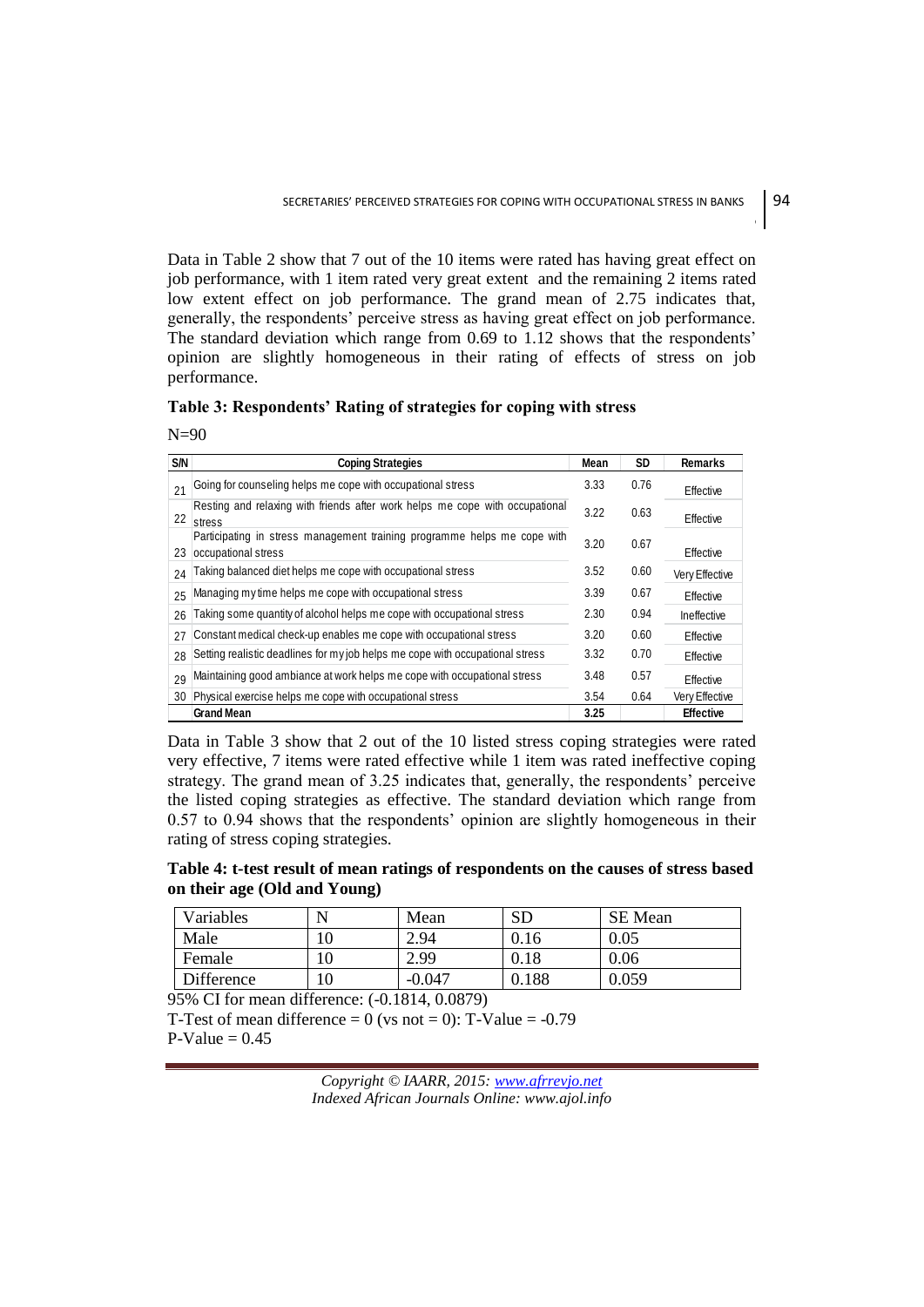Data in Table 4 show that the p-value of 0.45 is greater than alpha level of 0.05, which means that there is no significant difference in the mean ratings of the respondents' based on gender. The hypothesis is therefore upheld.

**Table 5: t-test of mean rating of respondents on the effects of stress on their performance based on Years of Experience**

| Variables                 | Mean     | $_{\rm SD}$ | <b>SE</b> Mean |
|---------------------------|----------|-------------|----------------|
| <b>Highly Experienced</b> | 2.75     |             | 0.07           |
| Less Experienced          | 2.75     | 0.19        | 0.06           |
| Difference                | $-0.003$ | ).141       | 0.045          |

95% CI for mean difference: (-0.1038, 0.0984)

T-Test of mean difference  $= 0$  (vs not  $= 0$ ): T-Value  $= -0.06$ 

 $P-Value = 0.95$ 

Data in table 5 show that the p-value of 0.95 is greater than alpha level of 0.05, which means that there is no significant difference in the mean ratings of the respondents' based on years of experience. The hypothesis is therefore upheld.

**Table 6: t-test of mean rating of respondents on coping strategies based on marital status**

| Variables  | Mean          | SD   | <b>SE</b> Mean |
|------------|---------------|------|----------------|
| Single     | 2.27<br>ے ، ب | 0.39 |                |
| Married    |               | 0.33 |                |
| Difference | $0.03\,$      | 0.12 | 0.04           |

95% CI for mean difference: (-0.0587, 0.1143)

T-Test of mean difference = 0 (vs not = 0): T-Value =  $0.73$ 

 $P-Value = 0.49$ 

Data in table 6 show that p-value of 0.48 is greater than alpha level of 0.05, which means that significant difference does not exist in the mean rating of the respondents on coping strategies based on marital status. The hypothesis is therefore upheld.

#### **Discussion of Findings**

In respect to research question 1, the study revealed that out of the ten items listed, the respondents perceive 8 items as a great cause of stress and 2 items as very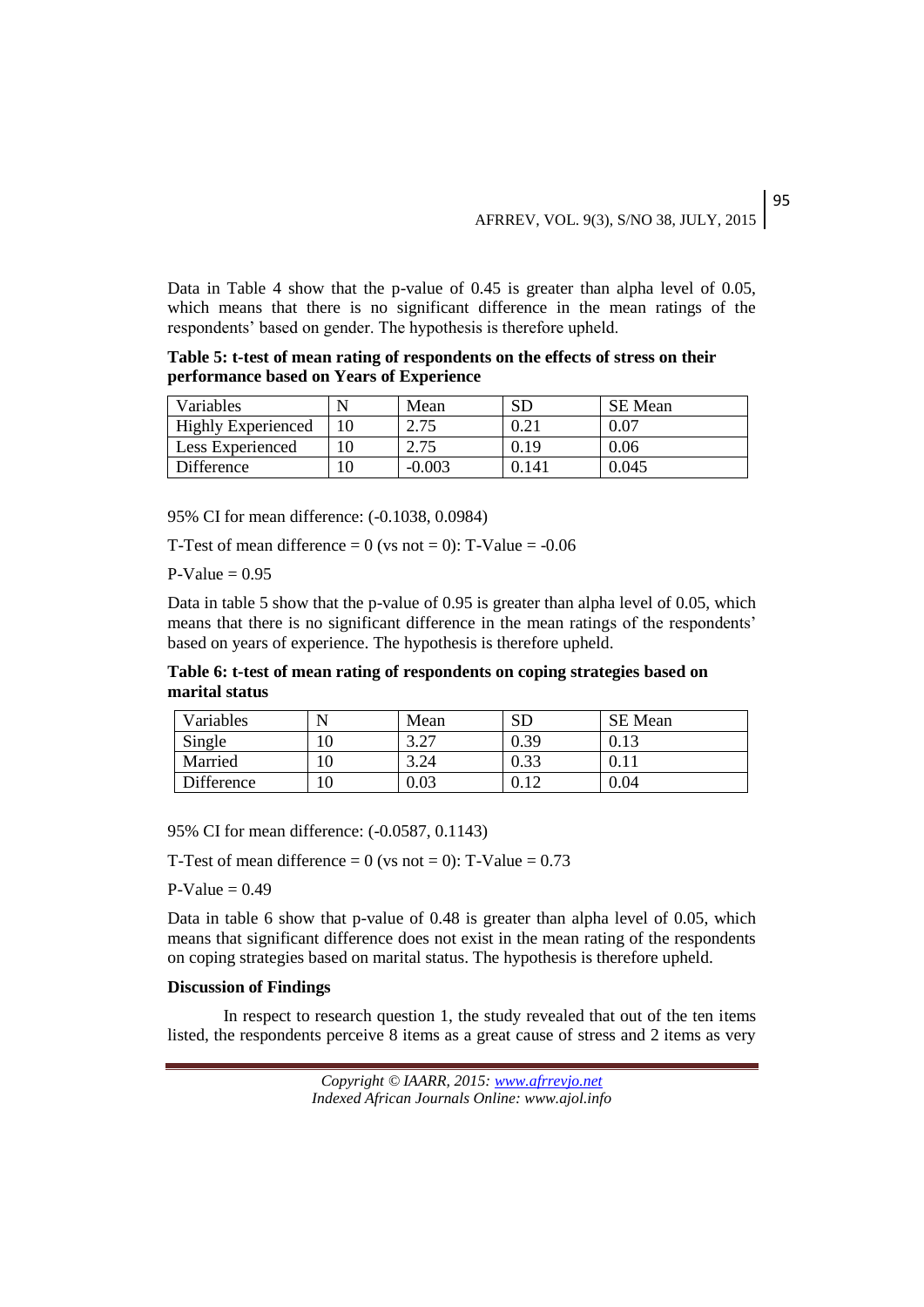great cause of stress, which are insecure work environment and repetitive tasks. The findings of this research question is in consonance with Sohail et al (2002) who reported that insecure workplace and repetitive job functions are amongst the greatest source of stress experienced by bank employees.

With regards to the second research question, the finding of the study reveals that the respondents perceive seven items out of ten items on effects of stress on performance that were listed as having great effect on their performance, 1 item as having great effect and the remaining two items, which is non-cooperative coworkers and effect of stress on social and private life as having low effect on their performance. The finding of this research question is in disagreement with Bickford (2005) who attributed workplace stress to non-co-operative co-workers and supervisors among others. Malik (2011) disagreed with the finding on effect of stress on social and private life and noted that most employees are unable to balance both personal and professional fronts successfully, as pressures and demands of work environment leads to neglect of personal front.

Considering research question 3, out of the 10 items listed for coping with stress, the respondents perceived 7 items as effective, 2 items as very effective while 1 item was perceived as ineffective by some respondents. The finding of the third research question affirms Azagba and Sharaf (2011) that alcohol could be used by some individuals as anti-anxiety or anti-depressant agent to relieve the impact of job stress.

The first hypothesis sought to establish if there exists significant difference in the mean rating of male and female respondents on causes of stress. The hypothesis which states that there is no significant difference in the mean of the respondents was upheld. The finding of the hypothesis is in agreement with the findings of Hassan (2009) who reported that gender has no effect on occupational stress of bank workers.

Considering the second hypothesis, the finding of the study found that there exist no significant difference in the response of highly experienced and less experienced bank secretaries on effects of stress on their performance. The null hypothesis was upheld. The finding of the study is in consonance with the findings of Patric (2011) who noted that workers in an organization have to go through certain stress to get work done irrespective of workers experience or ways of handling job done. Fernando (2007) however recommended that bank employees should be provided with monetary benefits based on work experience as to reduce the effects of stress on their performance.

With regards to the third hypothesis which sought to ascertain if there exist significant difference in the mean rating of single and married respondents stress coping strategies. The null hypothesis was upheld. The finding of the study is in line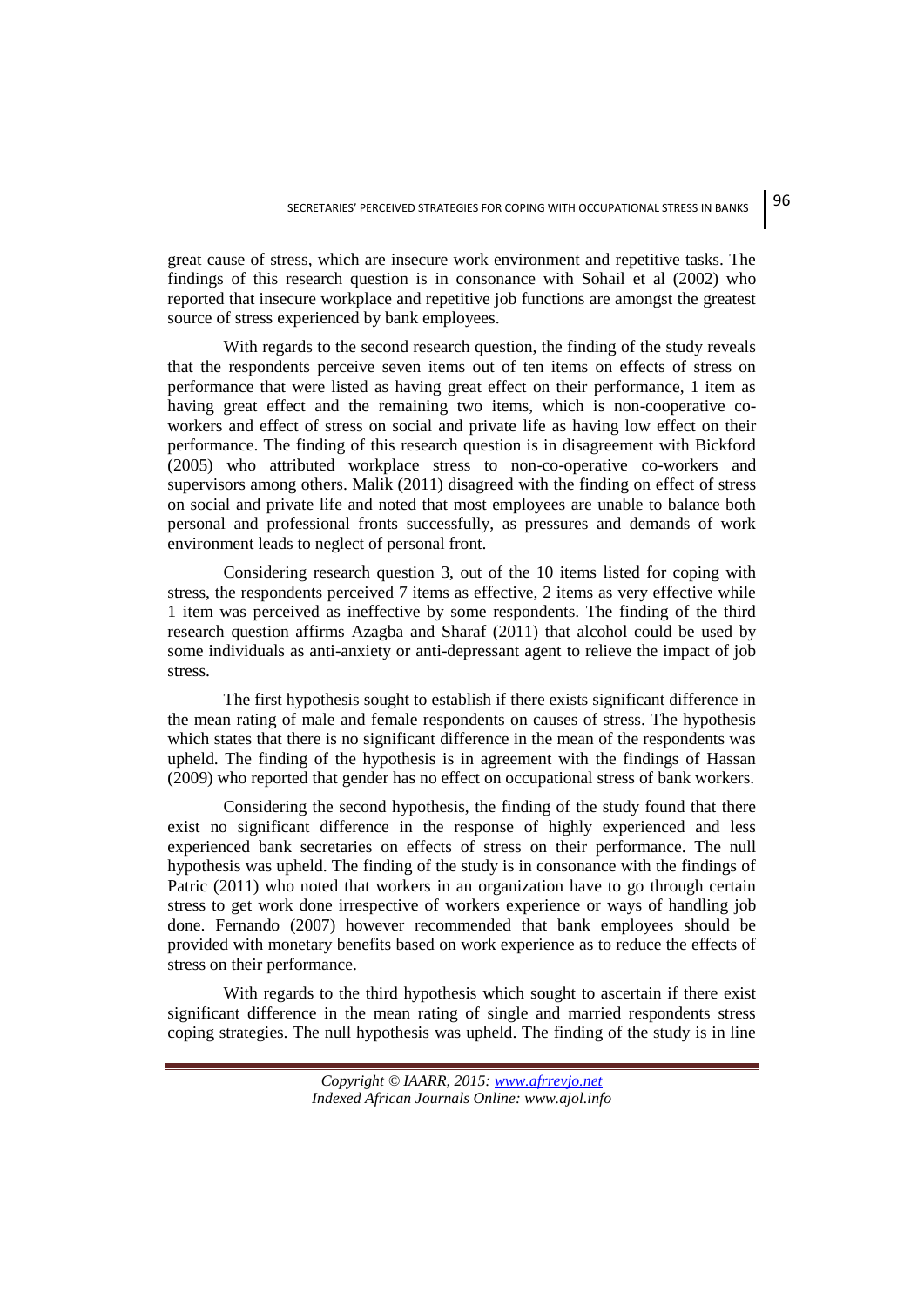with Bickford (2005) who advised that individuals regardless of marital status should diverse effective ways of coping with stress at work.

#### **Conclusion**

The study looked into the bank secretaries' perceived causes of stress, its effect on their performance and effective strategies for coping with stress. The findings of the study showed that bank secretaries consider most of the work functions as causes of stress in the workplace, and these stressors has great effect on their performance, and have considered a number of factors as effective strategies for coping with occupational stress. From the study, it is concluded that bank secretaries experience a lot of work stress as they carry out their administrative and clerical functions in the bank. The study further revealed that gender; work experience and marital status do not significantly affect respondents' mean rating on causes of stress, effect of the stressors to performance and effective coping strategies. Since stress is unavoidable in work life, it is obvious that bank secretaries must go through a form of stress to accomplish office tasks, efforts towards effective management of stress is paramount.

#### **Recommendations**

Based on the findings and conclusion, the study recommends that;

- 1. Bank secretaries should be regularly trained on modern techniques of carry out administrative and clerical tasks as to ensure hitch free handling and retrieval of valuable organizational documents and files.
- 2. Management should modify policies to provide secretaries with more authority over their jobs.
- 3. Bank secretaries should be provided with adequate incentive/work benefits as to increase their productive, reduce absenteeism and staff turnover.
- 4. The use of alcohol as a stress reliever should be reconsidered by secretaries as there exist difference in body responses, and negative response to the use of alcohol, may adversely affect an individual's occupation and health.
- 5. Bank management should engage their secretaries in stress management programmes as stress is inevitable in the day to day work activities of a secretary.

#### **References**

Azagba, S & Sharaf, M. F. (2011). *The Effect of Job Stress on smoking and Alcohol Consumption*. [http://www.healtheconomicsreview.com/content/1/1/15.](http://www.healtheconomicsreview.com/content/1/1/15) doi: 10.1186/2191-1991-1-15.

Bickford, M. (2005). *Stress in the Workplace. A General Overview of the Causes, Effects, and the Solutions.* Canada: New Foundland Div.